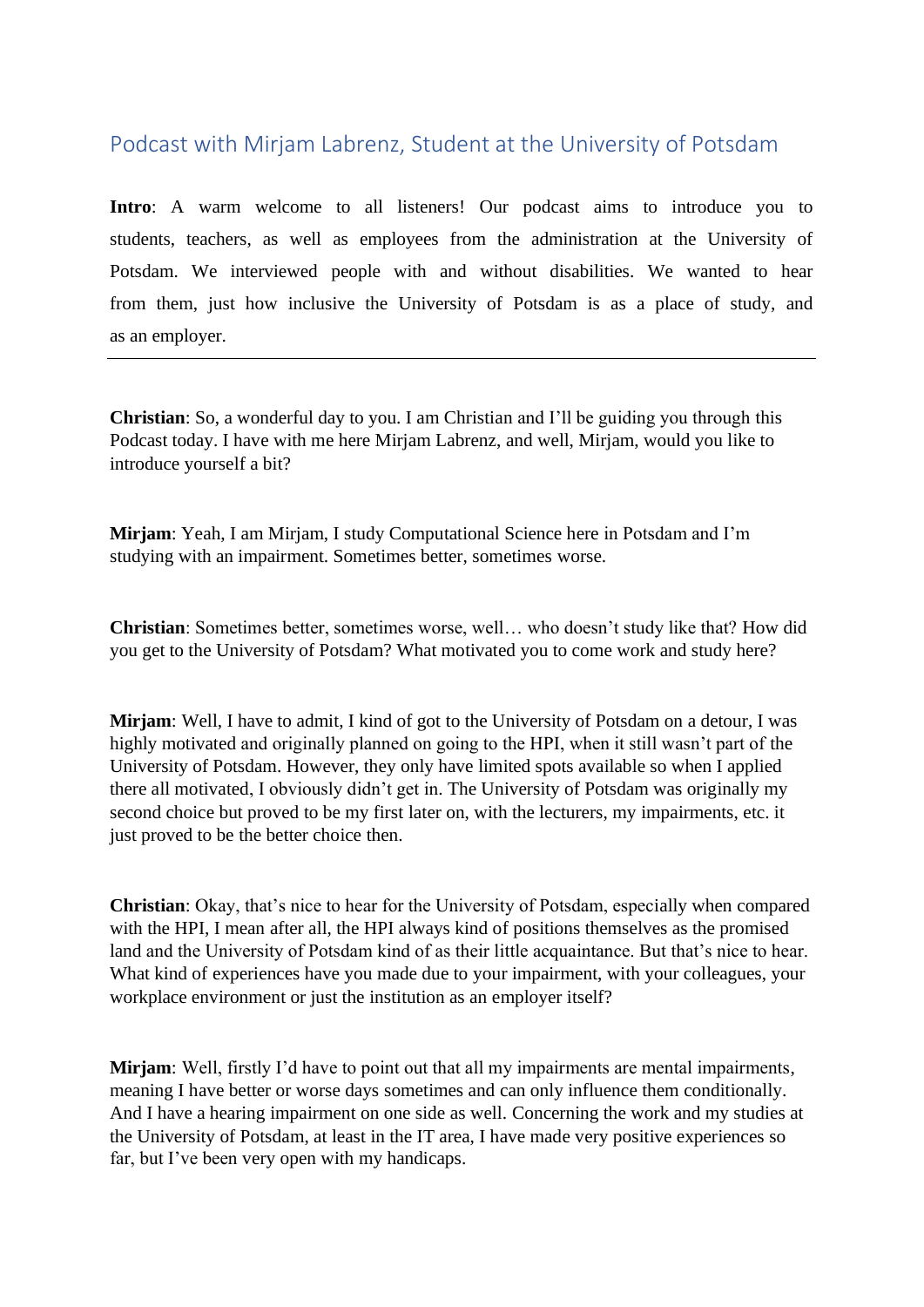**Christian**: That's a big advantage and I understand that very well. Many people without impairments are probably afraid of saying something wrong, do you have special advice for them on how to talk to people with impairments and how to properly approach them?

**Mirjam**: I mean, people without impairments should just treat people with impairments like normal people, without being overly sensitive, because in my experience that usually led to more misunderstandings. In my opinion, you can always say something wrong even in groups of people without any impairments, there's no need to judge someone for it, it happens. Just be open when approaching another person.

**Christian**: That's solid advice that I can only agree with. What support or equality measures do you use at the university?

**Mirjam**: The biggest and most important one for me would be my individual equality measure, because through that I am able to change my exam form from written to oral or write a research paper instead. I am not necessarily bound to the exam dates. I can postpone exams or cancel them more freely. Yeah… and the other support offers I use that aren't like directly part of my individual equality measure but that help me immensely are the talks and chats I have with the counselors. Like, when I really can't deal with something now, but I need to finish the exams, then I just go up to the professors and talk to them. You don't have to go into detail about everything, but you can say that you're not able to at the moment, but you'd still like to finish the exams, and if there may be another way to go about it. And in the IT department I've only had positive experiences with that.

**Christian**: I can imagine that the professors in the IT department are used to that, because on the one hand they know about it through their work and are much more understanding and flexible than other professors. That's just my experience and my guess. But that's great and I am glad that your individual equality measure actually is profitable for you and that you make use of it. But what do you think is missing at the University of Potsdam to be an even more inclusive institution?

**Mirjam**: I mean, what I've noticed through the experiences I've made is that there are no hearing loops although there are so many students with hearing impairments. I mean, you can already tell through these small hearing devices, there are many young people who are already experiencing hearing impairments. The acoustic is so bad in some lecture halls even for people with no hearing impairments, it should be part of the standard equipment, it doesn't cost that much to equip and that is in my opinion and from what I've noticed a big disadvantage. Something else I've noticed is for physical disabilities, a lot of people forget that there are people who aren't physically disabled forever, for example if someone had an accident, you're suddenly faced with the fact that you can't go everywhere anymore. I feel like there is a lot of rework to be done, it's usually a lot of talk and nothing's ever done about it.